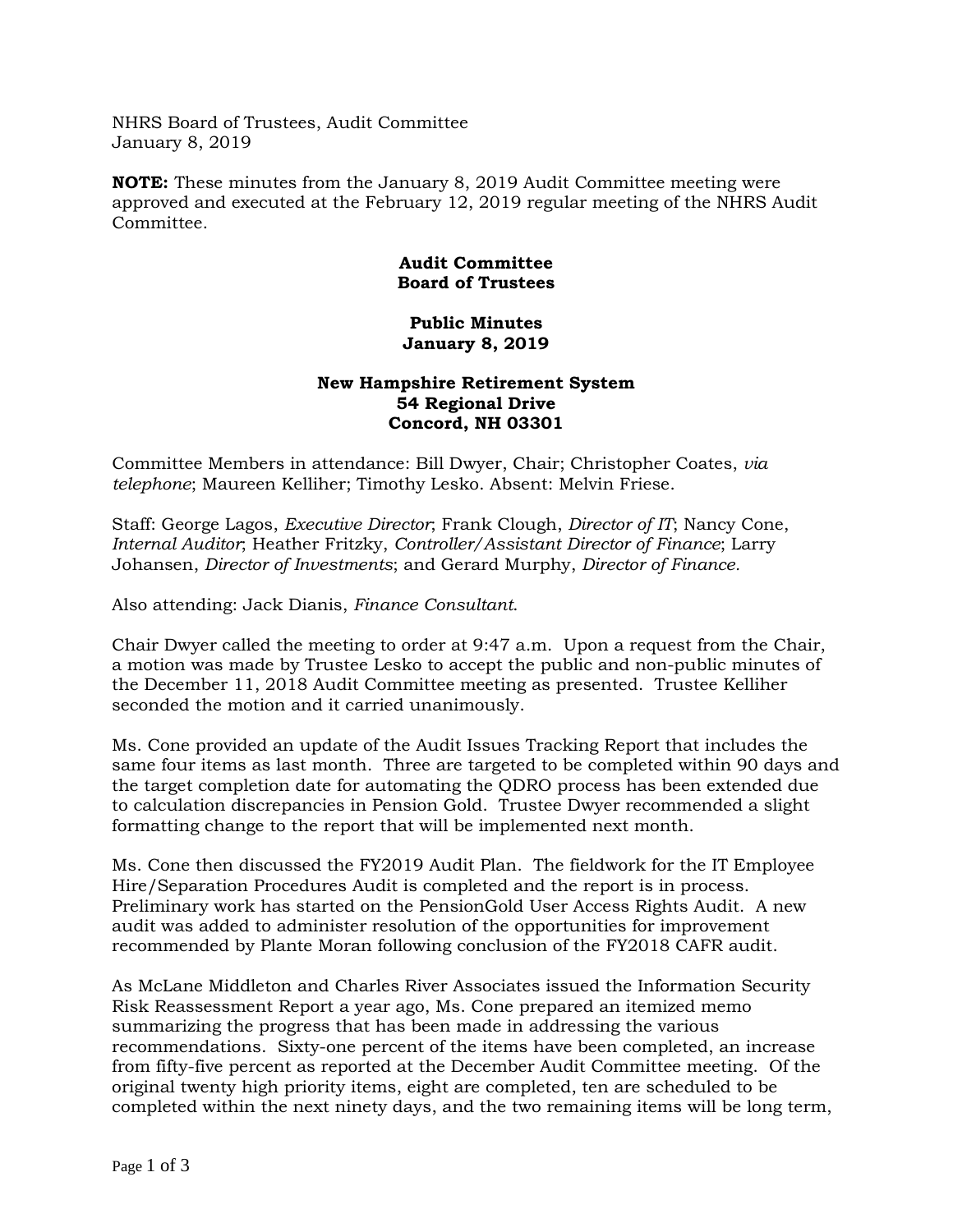as they will be addressed with the PGV3 upgrade. Of the original thirteen medium priority items, twelve are completed and the remaining one is scheduled to be completed within the next thirty days. The Committee appreciated the more in-depth information in addition to the usual monthly statistics report and is pleased with the progress which has been made.

Ms. Cone then discussed that although there were no significant findings during the course of the FY2018 audit, Plante Moran had provided suggestions to strengthen internal controls or increase operating efficiencies. Of the original sixteen suggestions, five were completed prior to conclusion of the audit, three have since been completed, three are in process, and five require further discussion. Ms. Fritzky indicated that staff worked collaboratively with Plante Moran to resolve the five items that were completed or implemented prior to the conclusion of the audit. There was discussion among Audit Committee members with regard to several of the suggestions, including password protocols, benefit set-up wizards and alternative investments. Trustee Kelliher noted that Plante Moran's audit was very thorough.

Chair Dwyer then introduced Gerard Murphy the new Director of Finance, to the Committee.

Mr. Dianis noted that Plante Moran has finalized the FY 2018 GASB 68 and 75 reports and they have provided unmodified opinions on both reports. NHRS employers utilize these reports in order to account for their proportionate shares of the net pension liability (GASB 68) and other post-employment benefits (GASB 75). Mr. Dianis then provided an overview of the schedules and what information the employers need for their financial statements. Ms. Fritzky then explained how the allocation amounts are derived. Although the reports and opinion are labeled "draft", Plante Moran has assured NHRS that these are the final documents and will provide clean reports shortly.

Upon request from the Chair, a motion was made by Trustee Kelliher to recommend to the full Board that it accept the June 30, 2018 GASB 68 & 75 Reports, as presented, subject to receipt of an unmodified opinion letter from Plante Moran. Trustee Lesko seconded the motion and it carried unanimously.

Mr. Dianis then provided an overview of the RFP process to contract with a vendor to perform a full scope actuarial audit of the June 30, 2017 actuarial valuation performed by GRS, the consulting actuary for NHRS. Three firms responded and two were interviewed onsite by an ad hoc panel of NHRS staff. The panel unanimously recommended that the Audit Committee recommend to the full Board that it select Segal Consulting subject to completion of satisfactory due diligence and fee negotiations. Mr. Lagos added that reference checks were positive (with at least one of the references also using GRS as its actuary) and fee negotiations resulted in lower fees than Segal proposed in its RFP. This actuarial audit is a best practice that has not been previously performed at NHRS. GRSs' contract is due to expire in 2020 and an RFP for actuarial services will be issued at that time.

Upon request from the Chair, a motion was made by Trustee Lesko to recommend that the Audit Committee recommend to the full Board that it select Segal Consulting to perform a full scope actuarial audit of the June 30, 2017 valuation performed by GRS,